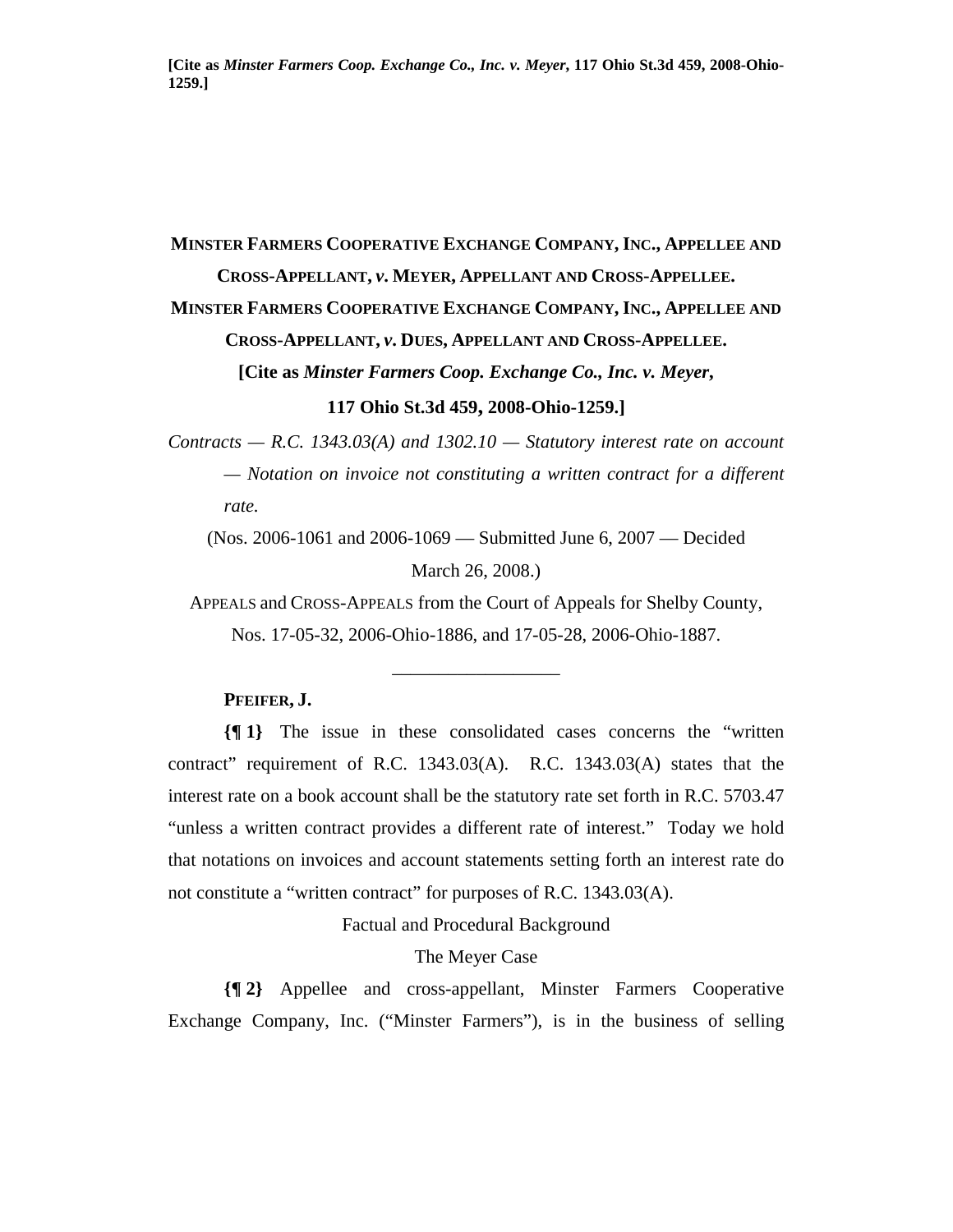agricultural supplies. Appellant and cross-appellee, Roger Meyer, maintained a commercial account with Minster Farmers beginning in 1988, purchasing primarily feed, fertilizer, and miscellaneous farm supplies. From the beginning, Minster Farmers assessed a finance charge on Meyer's account. It claims that in January 1998, it informed customers by letter that it was increasing its finance charge from 1.5 percent to two percent per month, 24 percent annually. Meyer denies receiving that letter. However, on subsequent invoices, language such as the following appeared: "Net due last day of the month. 2% finance charge per month after 30 days." None of the invoices contain Meyer's signature.

**{¶ 3}** Meyer complained to Minster Farmers employees Brian Heitkamp and Neal Wiedeman in 2001 about the interest Minster Farmers was charging on his invoices. He also wrote a letter to Minster Farmers' attorney on May 12, 2003, in which he stated that the amount Minster Farmers claimed that he owed was not correct "because they charged me as high as 30% interest, which I brought to their attention but Brian Heitkamp and Neal didn't want to do anything about."

**{¶ 4}** In February 2005, Minster Farmers filed a complaint against Meyer seeking \$51,374.89 for the unpaid balance on his account. Meyer asserted that Minster Farmers was limited to recovering interest from Meyer at the statutory prejudgment interest rate set forth in R.C. 1343.03, not the 24 percent annual rate it charged him. Meyer also asserted that even if the 24 percent rate were acceptable, Minster Farmers incorrectly compounded the interest on a monthly basis, resulting in each monthly interest charge being added to the principal balance, giving Minster Farmers interest upon interest.

**{¶ 5}** Minster Farmers moved for summary judgment. On October 13, 2005, the trial court granted summary judgment to Minster Farmers, finding that R.C. 1302.10, which provides that a written confirmation operates as an acceptance even though it states additional or different terms, controlled the case. The trial court found that Meyer's reliance on R.C. 1343.03(A)(1) was "misplaced

2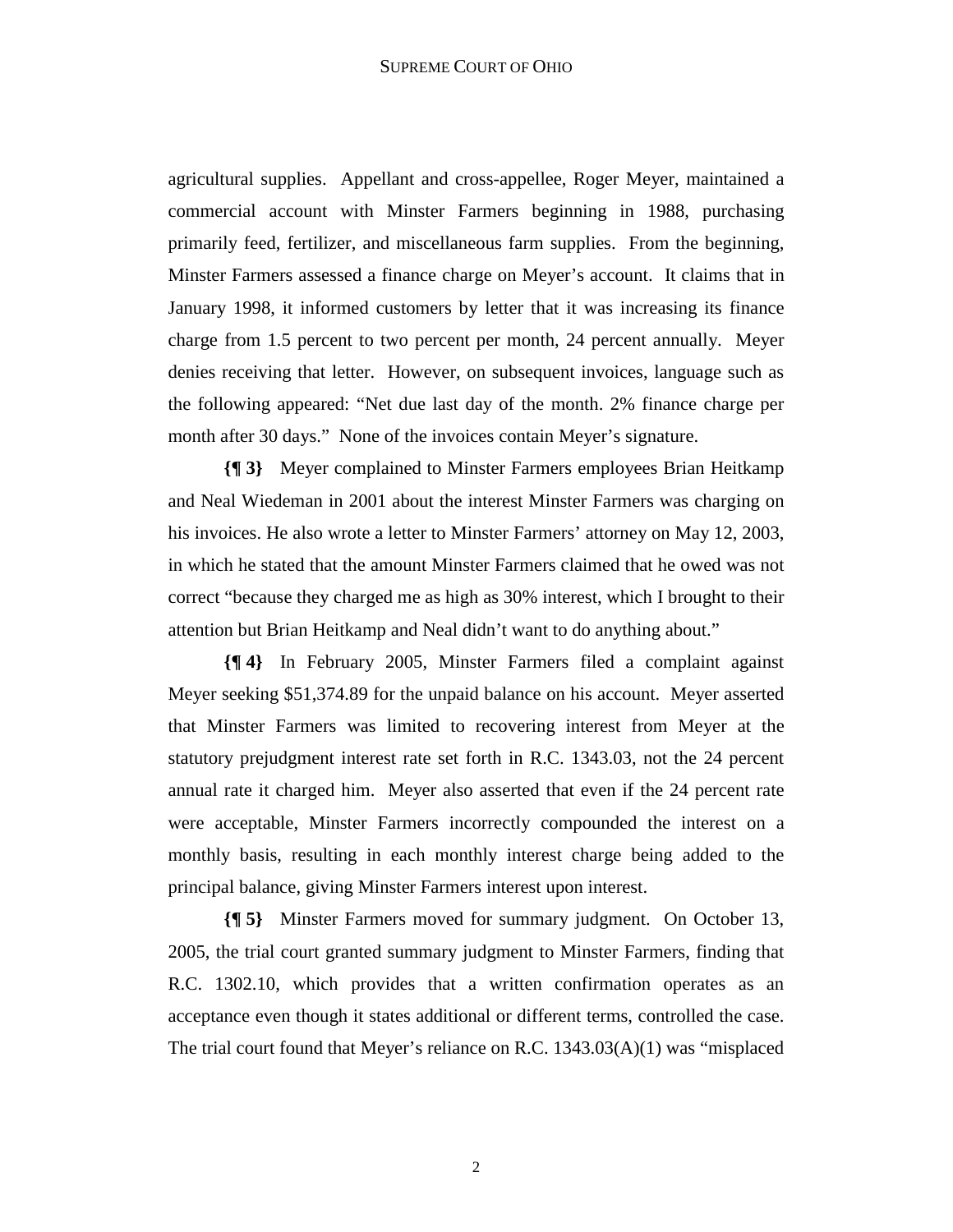because the instant transaction was between merchants governed by the Uniform Commercial Code, who have bargained for this finance charge provision." The trial court found that "there was a contract between [Meyer] and [Minster Farmers] regarding the finance charges to which [Meyer] is legally bound."

**{¶ 6}** Meyer filed a motion for reconsideration on October 28, 2005, only as to the compounding issue, which the trial court denied.

**{¶ 7}** Meyer appealed. On April 17, 2006, the Third District Court of Appeals affirmed the trial court's decision in part, holding that the terms of the invoice established a written contract and that the trial court did not err in applying an interest rate above the statutory rate provided in R.C. 5703.47. Meyer appeals that aspect of the appellate court's ruling. The court reversed the trial court's decision regarding the compounding of interest. Minster Farmers cross-appeals that aspect of the appellate court's ruling.

**{¶ 8}** The cause is before this court upon the acceptance of a discretionary appeal and cross-appeal.

### The Dues Case

**{¶ 9}** Appellant and cross-appellee, Robert Dues, maintained a commercial account with Minster Farmers, purchasing primarily fuel, dairy-cattle feed, and miscellaneous farm supplies. Minster Farmers always assessed a finance charge to Dues's account; at some point after January 1998, Minster Farmers' invoices and delivery tickets noted that interest would be charged at the rate of two percent per month, 24 percent annually. The parties stipulated at trial that Dues never signed any of the invoices for feed setting forth that interest rate.

**{¶ 10}** Minster Farmers sued Dues for \$37,837.58, the unpaid amount remaining on his account. Dues did not dispute that he had purchased the various items stated on the account, but did dispute that Minster Farmers could charge his account the interest as set forth in the itemized account. On October 14, 2005, the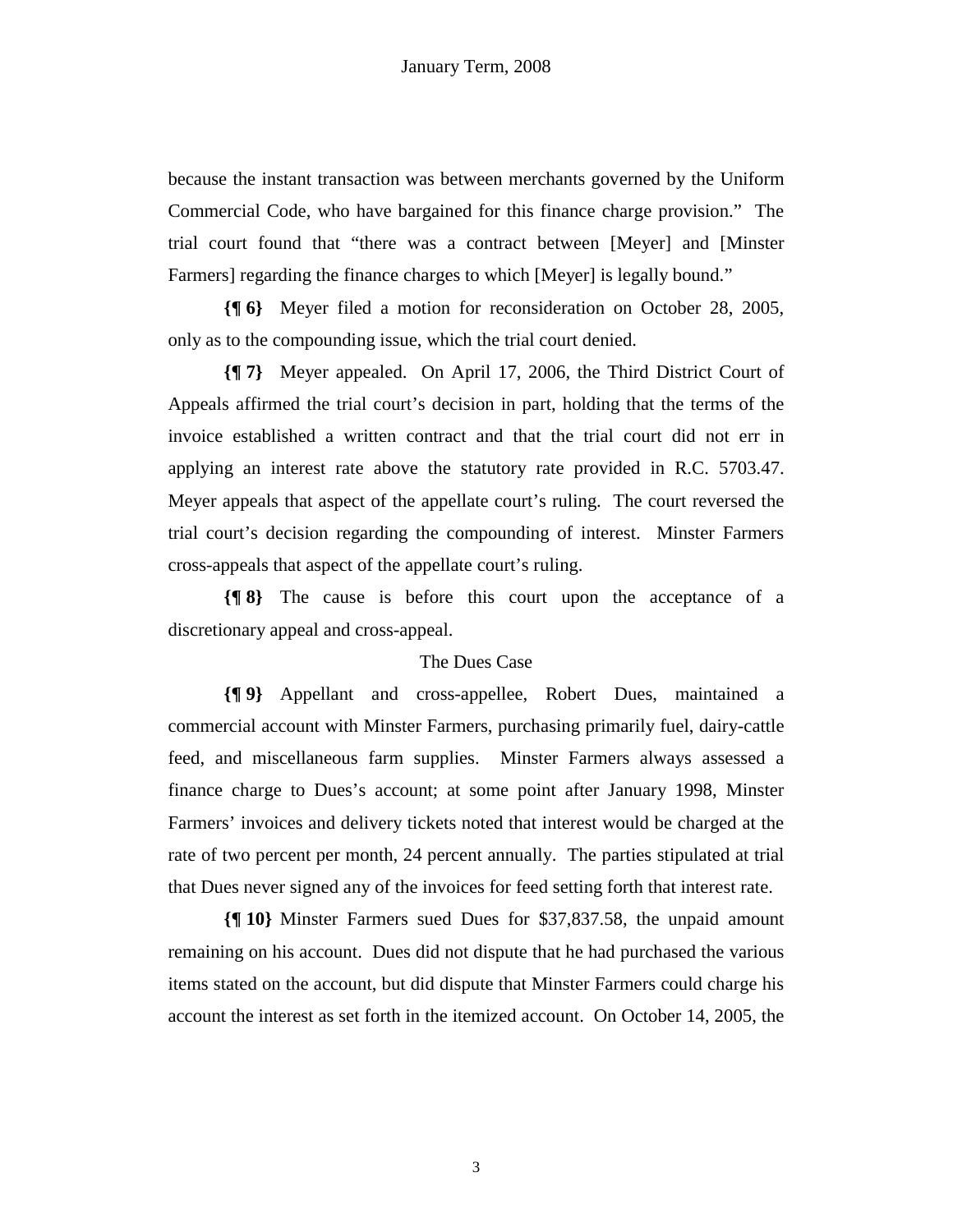trial court ruled in favor of Minster Farmers, for the same reasons as it had in the *Meyer* case.

**{¶ 11}** Dues appealed. On April 17, 2006, the Third District Court of Appeals reversed in part and affirmed in part on the same basis on which it had decided the *Meyer* case.

**{¶ 12}** The cause is before this court upon the acceptance of a discretionary appeal and cross-appeal.

#### Law and Analysis

**{¶ 13}** R.C. 1343.03(A) sets a maximum rate of interest that may be charged on a book account:

**{¶ 14}** "In cases other than those provided for in sections 1343.01 and 1343.02 of the Revised Code, when money becomes due and payable upon \* \* \* any book account,  $* * *$  the creditor is entitled to interest at the rate per annum determined pursuant to section 5703.47 of the Revised Code, unless a written contract provides a different rate of interest in relation to the money that becomes due and payable, in which case the creditor is entitled to interest at the rate provided in that contract."

**{¶ 15}** (During some of the relevant time period, former R.C. 1343.03(A) itself declared a limit of ten percent instead of referring to R.C. 5703.47. 139 Ohio Laws, Part I, 2034.)

**{¶ 16}** No party disputes that the accounts at issue in these cases are book accounts. "An open book account is a detailed statement that constitutes the principal record of the transactions between the creditor and debtor arising out of a contract or fiduciary relationship. The statement details the debits and credits in connection with the debtor/creditor relationship." *Cusano v. Klein* (C.A.9, 2001), 264 F.3d 936, 942, fn. 2. A book account " 'begins with a balance, preferably at zero, or with a sum recited that can qualify as an account stated, but at least the balance should be a provable sum. Following the balance, the item or items,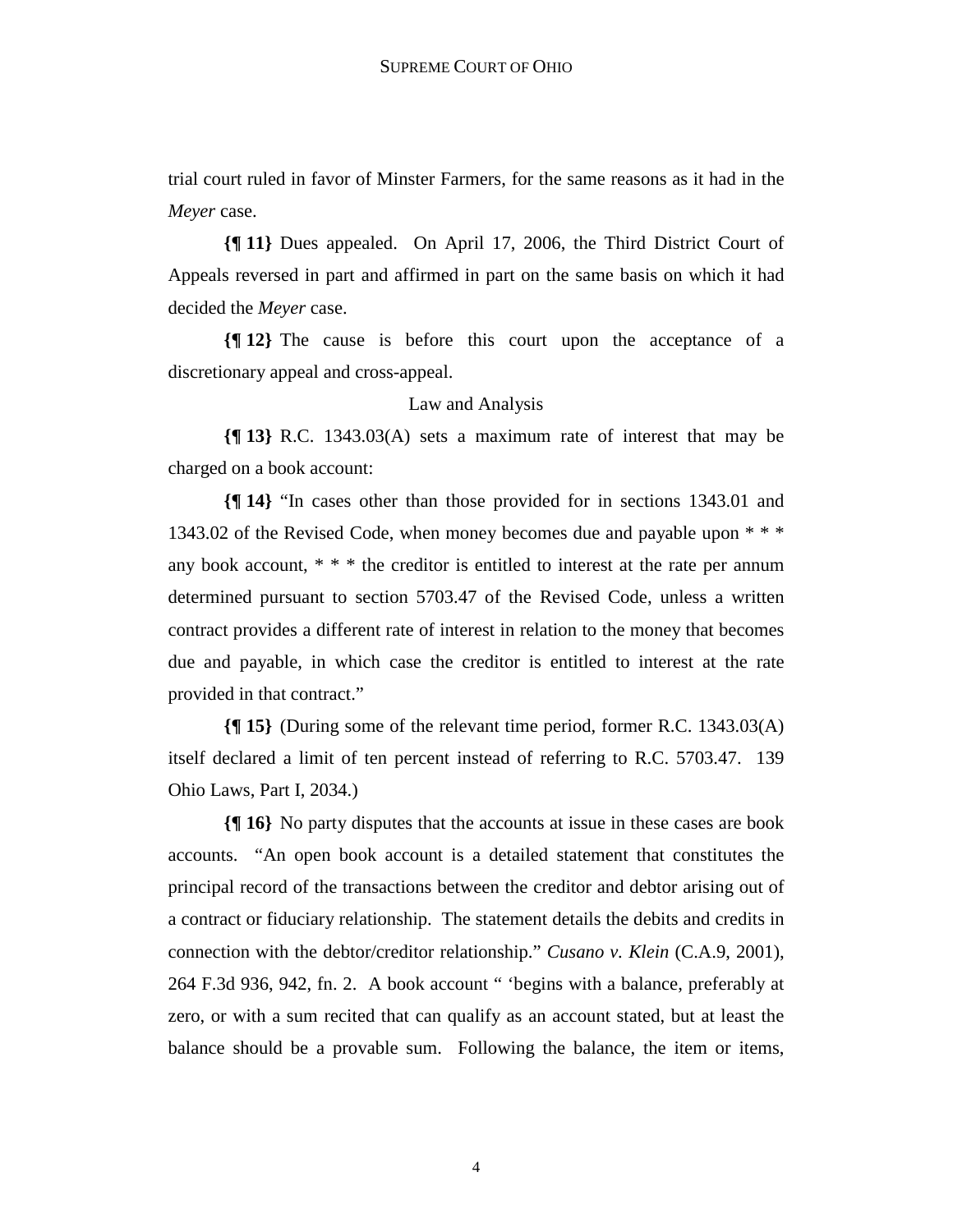dated and identifiable by number or otherwise, representing charges, or debits, and credits, should appear. Summarization is necessary showing a running or developing balance or an arrangement which permits the calculation of the balance claimed to be due.' " *Asset Acceptance Corp. v. Proctor*, 156 Ohio App.3d 60, 2004-Ohio-623, 804 N.E.2d 975, ¶ 12, quoting *Brown v. Columbus Stamping & Mfg. Co.* (1967), 9 Ohio App.2d 123, 126, 38 O.O.2d 143, 223 N.E.2d 373.

**{¶ 17}** The accounts at issue meet the definition and requirements of book accounts, and thus R.C. 1343.03(A) applies. R.C. 1343.03(A) is a specific statute addressing the maximum rate of interest that may be charged on a book account absent a written contract establishing a different interest rate.

**{¶ 18}** Minster Farmers urges that R.C. 1302.10, not R.C. 1343.03(A), controls this case. R.C. 1302.10, which codifies a portion of the Uniform Commercial Code, provides that a written confirmation of an agreement between merchants sent within a reasonable time operates as an acceptance even though it states additional or different terms:

**{¶ 19}** "(A) A definite and seasonable expression of acceptance or a written confirmation that is sent within a reasonable time operates as an acceptance even though it states terms additional or different from those offered or agreed upon, unless acceptance is expressly made conditional on assent to the additional or different terms.

**{¶ 20}** "(B) The additional terms are to be construed as proposals for addition to the contract. Between merchants, the terms become part of the contract unless one of the following applies:

**{¶ 21}** "(1) The offer expressly limits acceptance to the terms of the offer.

**{¶ 22}** "(2) They materially alter it.

**{¶ 23}** "(3) Notification of objection to them has already been given or is given within a reasonable time after notice of them is received."

5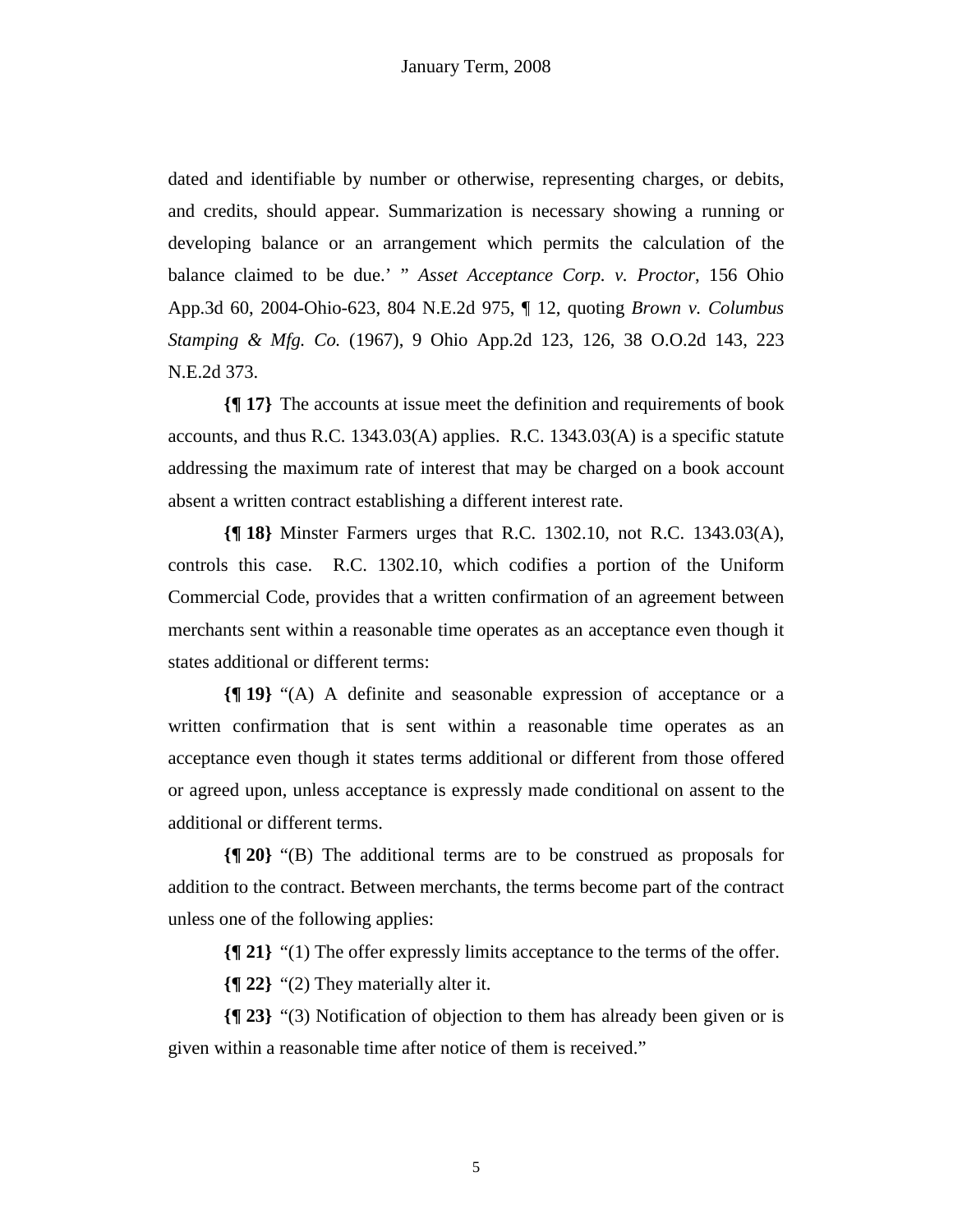**{¶ 24}** Minster Farmers argues that the finance charges set forth on delivery slips and invoices constituted additional terms that Meyer and Dues accepted – through failure to object to them within a reasonable time — and became terms of the contract between the parties.

**{¶ 25}** When statutes conflict, the more specific provision controls over the more general provision. R.C. 1.51. R.C. 1302.10 addresses generally how provisions may be added to a contract. R.C. 1343.03(A) specifically establishes how parties can agree to an interest rate higher than the maximum allowed under R.C. 5703.47. R.C. 1343.03(A) requires a written contract, not simply an additional term added to an invoice and met without resistance by another party, to establish an interest rate greater than that set forth in R.C. 5703.47

**{¶ 26}** Thus, R.C. 1343.03(A) is the statute that Minster Farmers must satisfy. That is, it could not collect from Meyer and Dues the interest rate it claims is due unless that rate had been set forth in a "written contract." The appellate court held that the terms of the invoices established a written contract sufficient to satisfy R.C. 1343.03(A). The court based its decision on an earlier holding from the Third District Court of Appeals in *Champaign Landmark, Inc. v. McCullough* (Nov. 27, 1990), 3d Dist. No. 6-89-17, 1990 WL 188002. In *Champaign Landmark*, the court's decision was based largely on the fact that the defendant had established that he was aware of the credit policy in place; the trial court had found "most enlightening" a letter written by the defendant to the plaintiff's credit manager, which the court said "in effect admitted the existence and validity of the credit policy and did not dispute either the validity of the claim or the amount claimed." The trial court found that in the letter in question, the "defendant arbitrarily reduced the amount of interest to 14% due to 'drought and resulting low yields' and the fact that he could not afford to pay." There is no such letter in evidence "admitt[ing] the existence and validity of the credit policy" in either of the cases before us today.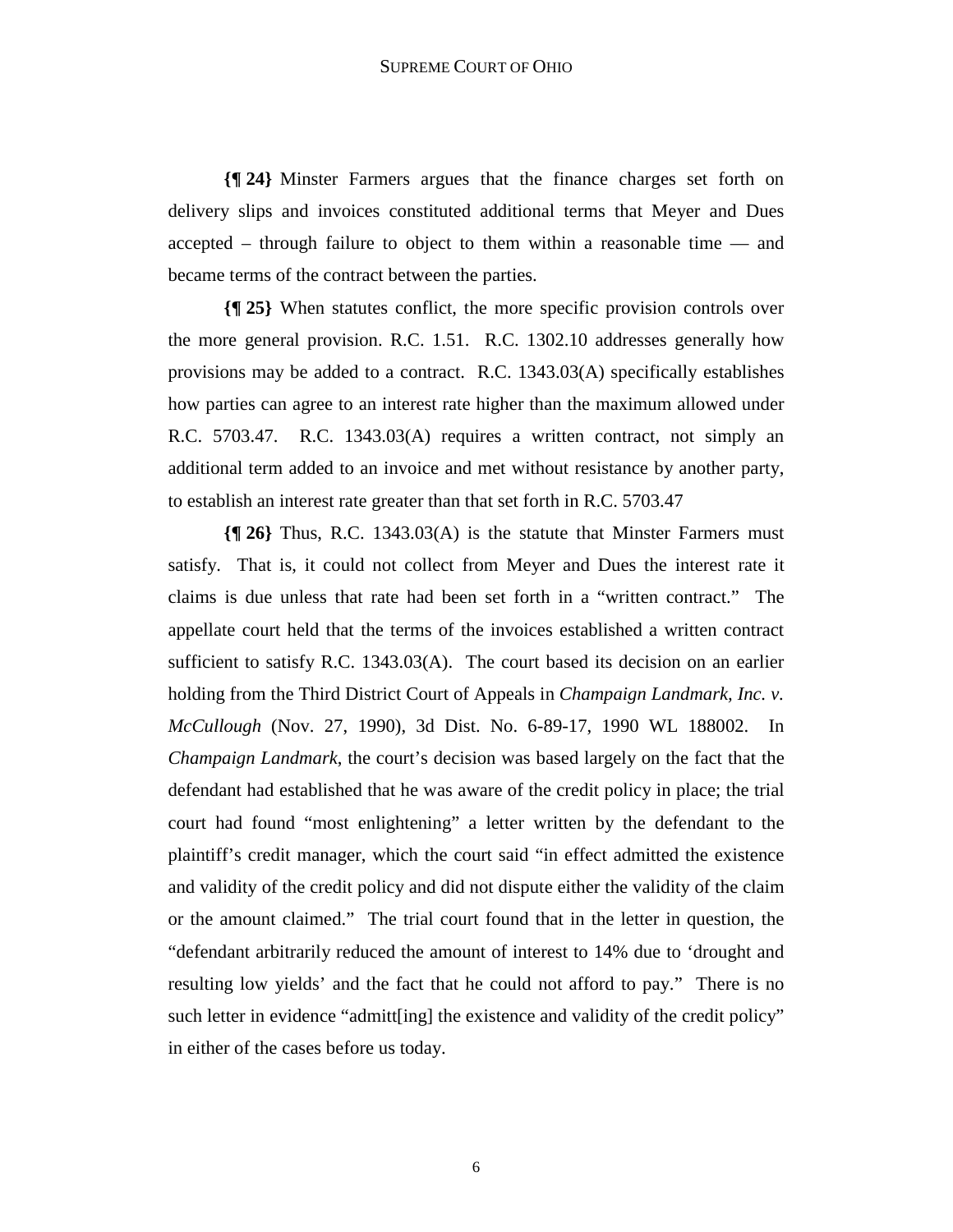**{¶ 27}** Regardless, we agree with the view put forth by the clear majority of Ohio appellate courts that have addressed the question whether invoices can serve as the written contract required by R.C. 1343.03(A). Those courts have written that "in order for a written contract to exist for purposes of R.C. 1343.03(A), there must be a writing to which both parties have assented.  $***$  An invoice or monthly statement does not constitute such a writing." *WC Milling, L.L.C. v. Grooms*, 164 Ohio App.3d 45, 52, 2005-Ohio-5420, 841 N.E.2d 324, ¶ 20, citing *Yager Materials, Inc. v. Marietta Indus. Ents., Inc*. (1996)*,* 116 Ohio App.3d 233, 235-236, 687 N.E.2d 505; see also *Hobart Bros. Co. v. Welding Supply Serv., Inc.* (1985), 21 Ohio App.3d 142, 144*,* 21 OBR 152, 486 N.E.2d 1229; *Olander & Brophy v. Northeastern Pools* (Jan. 7, 1991), Stark App. No. CA-8219, 1991 WL 6268; *Kut Kwick Corp. v. N. Dixie Parts & Servs., Inc.* (Apr. 21, 1988), Montgomery App. No. CA10678, 1988 WL 38130; *Bunnell Elec., Inc. v. Ameriwash*, Warren App. No. CA2004-01-009, 2005-Ohio-2502, 2005 WL 1201563; *Yuhanick v. Cooper* (Mar. 14, 2001), Columbiana App. No. 99 CO 37, 2001 WL 274545. In *Scotts Co. v. Cent. Garden & Pet Co.* (C.A.6, 2005), 403 F.3d 781, 791, the Sixth Circuit Court of Appeals, too, held that invoices setting forth an interest rate "did not meet the written-contract requirement of [R.C.]  $1343.03(A)$ ."

**{¶ 28}** We agree that an invoice or account statement unilaterally stating interest terms does not meet R.C. 1343.03's requirement of a written contract. "An invoice, as such, is no contract. An invoice is a mere detailed statement of the nature, quantity and the cost or price of the things invoiced." *Tanenbaum Textile Co., Inc. v. Schlanger* (1942), 287 N.Y. 400, 404, 40 N.E.2d 225, citing *Sturm v. Boker* (1893), 150 U.S. 312, 328, 14 S.Ct. 99, 37 L.Ed. 1093. By stating interest terms on invoices or account statements, Minster Farmers made no attempt to condition the acceptance of orders on Meyer's or Dues's agreement to Minster Farmers' interest rate terms; instead, it tried to unilaterally impose those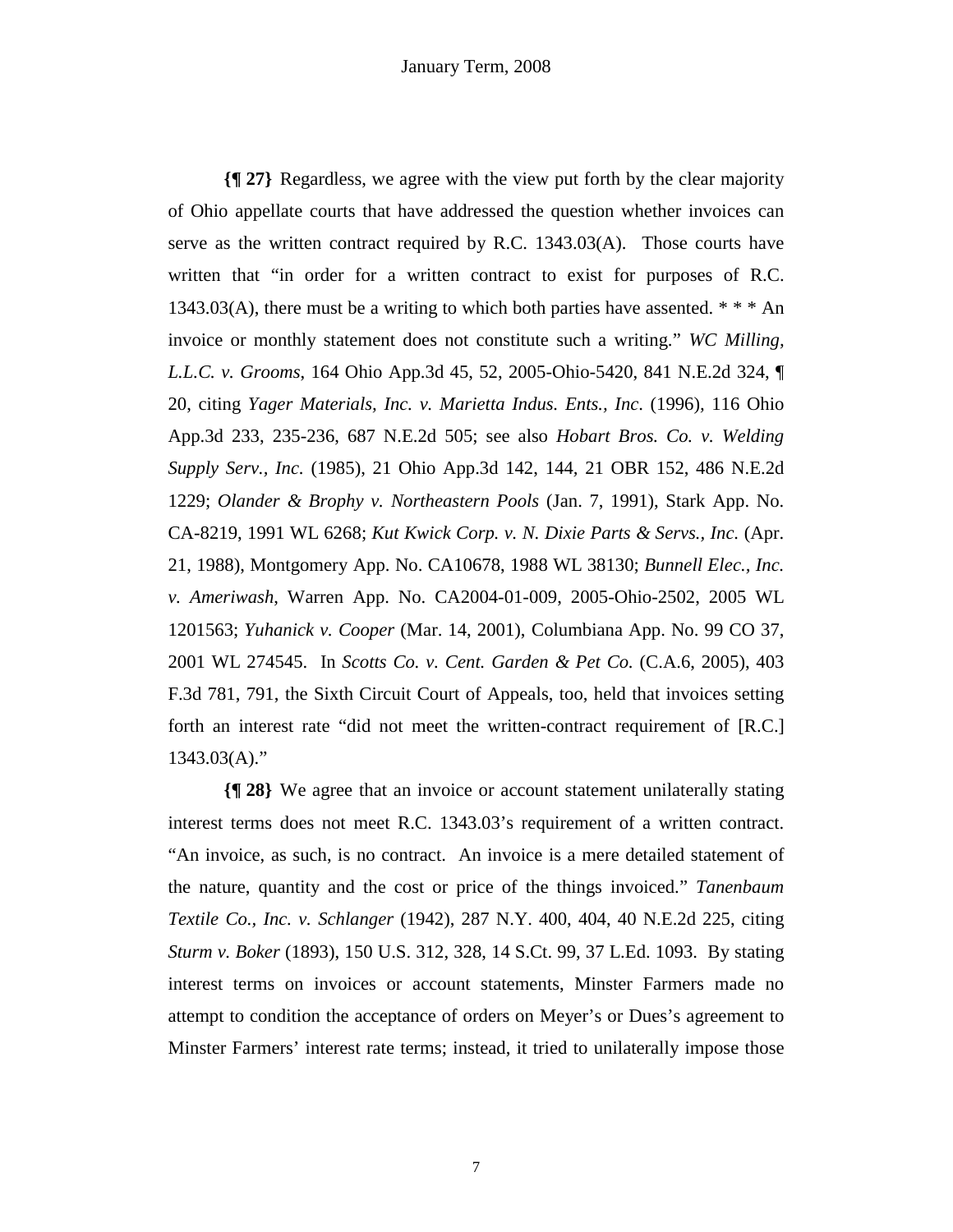terms after the fact. " 'A contract is generally defined as a promise, or a set of promises, actionable upon breach. Essential elements of a contract include an offer, acceptance, contractual capacity, consideration (the bargained for legal benefit and/or detriment), a manifestation of mutual assent and legality of object and of consideration.' *Perlmuter Printing Co. v. Strome, Inc.* (N.D.Ohio 1976), 436 F.Supp. 409, 414. A meeting of the minds as to the essential terms of the contract is a requirement to enforcing the contract. *Episcopal Retirement Homes, Inc. v. Ohio Dept. of Indus. Relations* (1991), 61 Ohio St.3d 366, 369, 575 N.E.2d 134." *Kostelnik v. Helper*, 96 Ohio St.3d 1, 2002-Ohio-2985, 770 N.E.2d 58, ¶ 16. Minster Farmers' placement of an interest rate on invoices constituted no promise by Meyer or Dues and demonstrated no meeting of the minds between the parties.

**{¶ 29}** Since the interest rate Minster Farmers seeks to impose was not a term of a written contract, Minster Farmers was limited by R.C. 1343.03(A) to charging the amount of interest set forth in R.C. 5703.47. Minster Farmers' claim to interest charged above that rate is unenforceable.

**{¶ 30}** We limit the effect of our decision to these cases and to transactions arising in the future. As recognized by the United States Supreme Court in *Great N. Ry. Co. v. Sunburst Oil & Refining Co.* (1932), 287 U.S. 358, 53 S.Ct. 145, 77 L.Ed. 360, state courts have broad authority to determine whether their decisions shall operate prospectively only. *OAMCO v. Lindley*  (1987), 29 Ohio St.3d 1, 29 OBR 122, 503 N.E.2d 1388, syllabus. "Consistent with what has been termed the *Sunburst* Doctrine, state courts have \* \* \* recognized and used prospective application of a decision as a means of avoiding injustice in cases dealing with questions having widespread ramifications for persons not parties to the action." *Hoover v. Franklin Cty. Bd. of Commrs.* (1985), 19 Ohio St.3d 1, 9, 19 OBR 1, 482 N.E.2d 575 (Douglas, J., concurring). We do not intend for this decision to create shock waves throughout the many sectors of Ohio's economy that rely on book accounts to do business, nor do we wish to